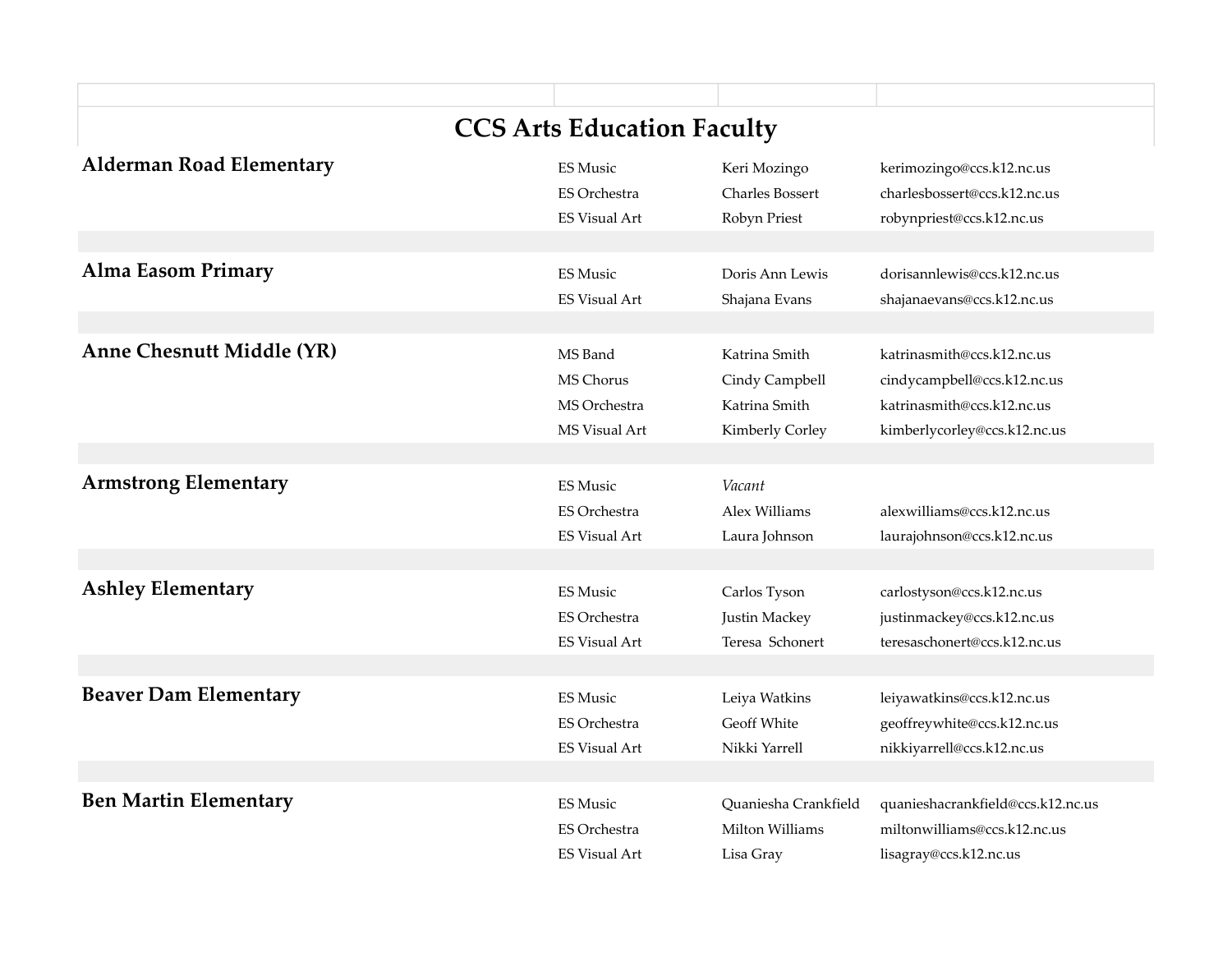| <b>ES Music</b>        | Yogi Hawkins            | yogihawkins@ccs.k12.nc.us                           |
|------------------------|-------------------------|-----------------------------------------------------|
| <b>ES Orchestra</b>    | Justin Mackey           | justinmackey@ccs.k12.nc.us                          |
| <b>ES Visual Art</b>   | <b>Daniel Reeves</b>    | danielreeves@ccs.k12.nc.us                          |
|                        |                         |                                                     |
| <b>ES Music</b>        | Lasherrie Draughon      | lasherriedraughon@ccs.k12.nc.us                     |
| <b>ES Orchestra</b>    | Paul Kirkpatrick        | paulkirkpatrick@ccs.k12.nc.us                       |
| <b>ES Visual Art</b>   | Tasha DiLorenzo         | tashadilorenzo@ccs.k12.nc.us                        |
|                        |                         |                                                     |
| ES Music               |                         | tiffanyjohnson@ccs.k12.nc.us                        |
| ES Orchestra           | Kristin Stiteler        | kristinstiteler@ccs.k12.nc.us                       |
| <b>ES Visual Art</b>   | Daryl Gray              | darylgray@ccs.k12.nc.us                             |
|                        |                         |                                                     |
| HS Band                | Nathan Hartman          | nathanhartman@ccs.k12.nc.us                         |
| <b>HS Chorus</b>       | Jason Britt             | JasonBritt@ccs.k12.nc.us                            |
| HS Dance               | Kerry Brown             | KerryBrown@ccs.k12.nc.us                            |
| HS Orchestra           | Geoffrey White          | GeoffreyWhite@ccs.k12.nc.us                         |
| <b>HS</b> Theater Arts | Kerri-Ann Raynor        | Kerri-AnnRaynor@ccs.k12.nc.us                       |
| <b>HS Visual Art</b>   | Allison Weathington     | AllisonWeathington@ccs.k12.nc.us                    |
|                        |                         |                                                     |
| <b>ES Music</b>        |                         | Estelle Moore-Singletary estellemoore@ccs.k12.nc.us |
| <b>ES Orchestra</b>    | Carey Sleeman           | careysleeman@ccs.k12.nc.us                          |
| <b>ES Visual Art</b>   | Gary McDonald           | garymcdonald@ccs.k12.nc.us                          |
|                        |                         |                                                     |
| <b>ES Music</b>        | <b>Warren Dobbins</b>   | warrendobbins@ccs.k12.nc.us                         |
| <b>ES Orchestra</b>    | Nathan Artley           | nathanartley@ccs.k12.nc.us                          |
| <b>ES Visual Art</b>   | <b>Brittiney McCall</b> | brittineymccall@ccs.k12.nc.us                       |
|                        |                         |                                                     |
| HS Band                | Larry Harvey            | laurenceharvey@ccs.k12.nc.us                        |
|                        |                         | Tiffany Johnson                                     |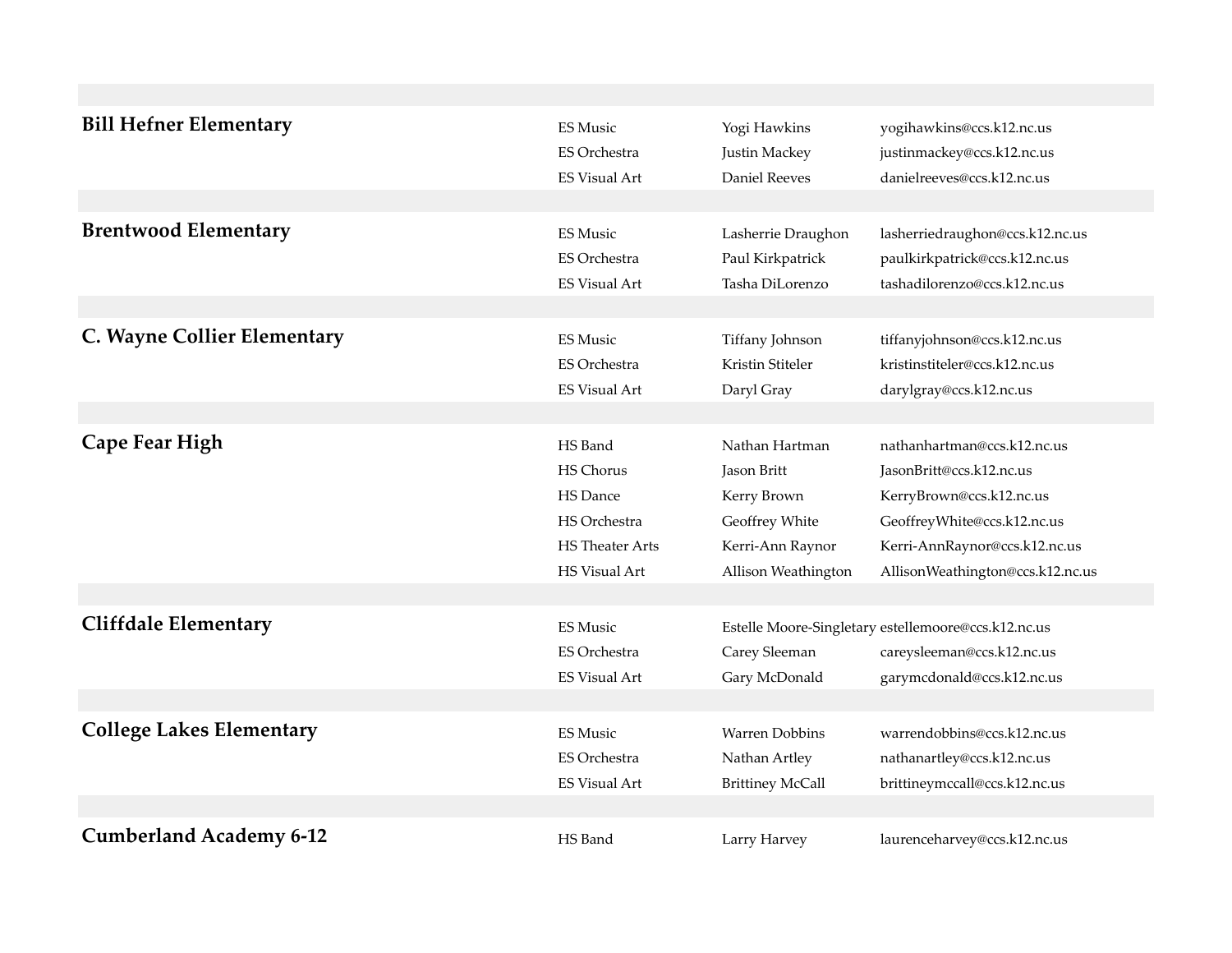|                                    | MS Visual Art          | Nathan Stanley          | nathanstanley@ccs.k12.nc.us     |
|------------------------------------|------------------------|-------------------------|---------------------------------|
|                                    |                        |                         |                                 |
| <b>Cumberland Academy K-5</b>      | <b>ES Music</b>        | Christi Davis           | christidavis@ccs.k12.nc.us      |
|                                    | <b>ES Visual Art</b>   | Joanne Peterson         | joannepeterson@ccs.k12.nc.us    |
|                                    |                        |                         |                                 |
| <b>Cumberland Mills Elementary</b> | <b>ES Music</b>        | Christina McKinney      | christinamckinney@ccs.k12.nc.us |
|                                    | <b>ES Music</b>        | Carlos Tyson            | carlostyson@ccs.k12.nc.us       |
|                                    | <b>ES Orchestra</b>    | Shelley Ray             | micheleray@ccs.k12.nc.us        |
|                                    | <b>ES Visual Art</b>   | <b>Madison Williams</b> | madisonwilliams@ccs.k12.nc.us   |
|                                    | <b>ES Visual Art</b>   | Teresa Schonert         | teresaschonert@ccs.k12.nc.us    |
|                                    |                        |                         |                                 |
| <b>Cumberland Road Elementary</b>  | <b>ES Music</b>        | Aliciah Small           | aliciahsmall@ccs.k12.nc.us      |
|                                    | <b>ES Orchestra</b>    | Tricia Horvath          | triciahorvath@ccs.k12.nc.us     |
|                                    | <b>ES Visual Art</b>   | Jason Dooney            | jasondooney@ccs.k12.nc.us       |
|                                    |                        |                         |                                 |
| <b>District 7 Elementary</b>       | <b>ES Music</b>        | Jennifer Helton         | jenniferhelton@ccs.k12.nc.us    |
|                                    | <b>ES Orchestra</b>    | Geoff White             | geoffreywhite@ccs.k12.nc.us     |
|                                    | <b>ES Visual Art</b>   | Ashley Lee              | ashleylee@ccs.k12.nc.us         |
|                                    |                        |                         |                                 |
| Douglas Byrd High                  | HS Band                | Dominic Hunter          | dominichunter@ccs.k12.nc.us     |
|                                    | <b>HS</b> Dance        | Nicole Moore            | nicolemoore@ccs.k12.nc.us       |
|                                    | HS Orchestra           | Catherine Kirk          | catherinekirk@ccs.k12.nc.us     |
|                                    | <b>HS</b> Theater Arts | Robert Baker            | robertbaker@ccs.k12.nc.us       |
|                                    | <b>HS Visual Art</b>   | Jennifer Southard       | jennifersouthard@ccs.k12.nc.us  |
|                                    | HS Visual Art          | Norman Smith            | normansmith@ccs.k12.nc.us       |
|                                    |                        |                         |                                 |
| Douglas Byrd Middle                | MS Band                | Vacant                  |                                 |
|                                    | MS Orchestra           | Catherine Kirk          | catherinekirk@ccs.k12.nc.us     |
|                                    | MS Visual Art          | Adela Silva             | adelasilva@ccs.k12.nc.us        |
|                                    |                        |                         |                                 |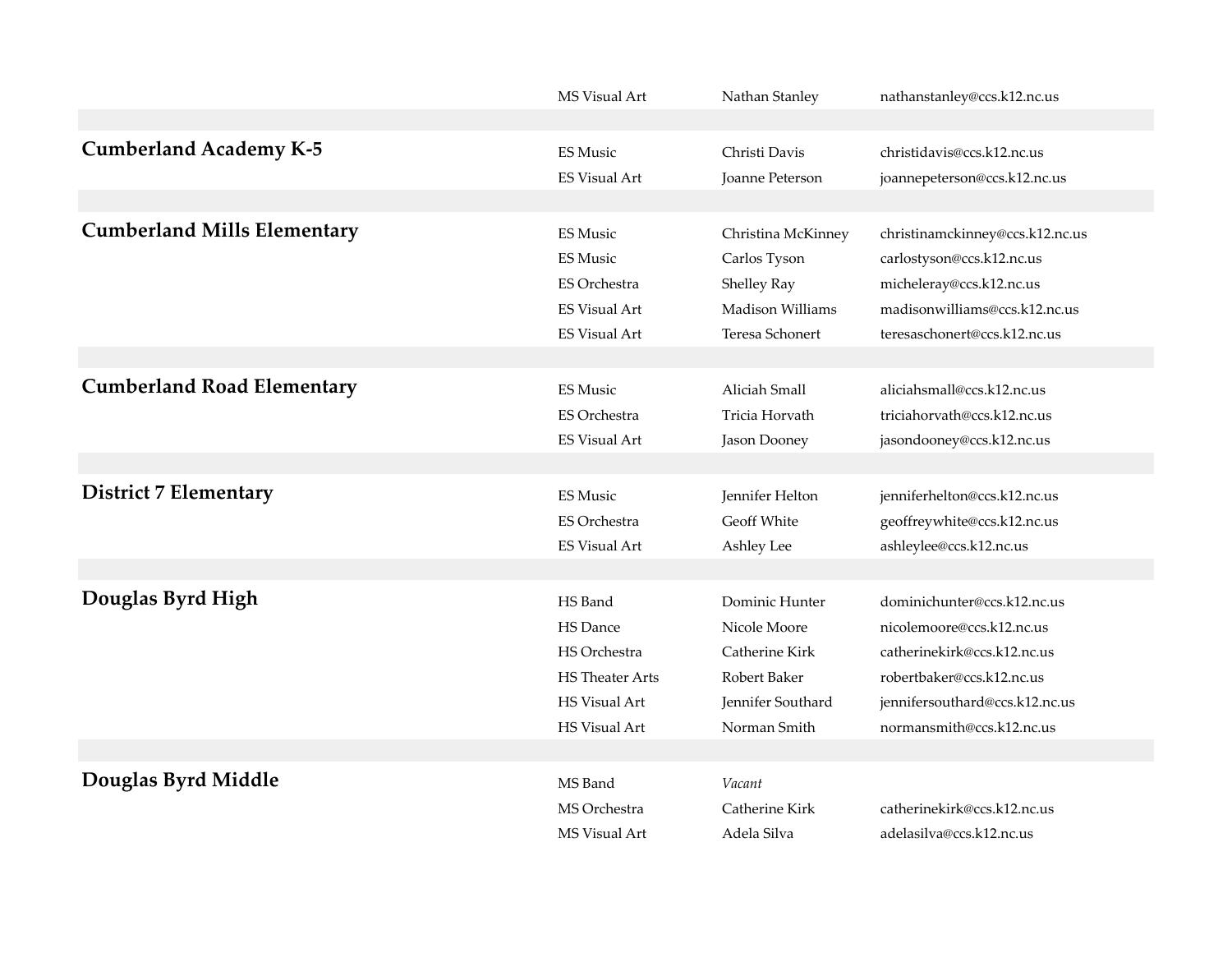| E. Melvin Honeycutt Elementary       | <b>ES Music</b>        | Linda Good          | lindagood@ccs.k12.nc.us         |
|--------------------------------------|------------------------|---------------------|---------------------------------|
|                                      | <b>ES Orchestra</b>    | Kristin Stiteler    | kristinstiteler@ccs.k12.nc.us   |
|                                      | <b>ES Visual Art</b>   | Tasheeia Green      | tasheeiagreen@ccs.k12.nc.us     |
|                                      |                        |                     |                                 |
| E.E. Miller Elementary (YR)          | <b>ES Music</b>        | Sherry Kesler       | sherrykesler@ccs.k12.nc.us      |
|                                      | <b>ES Orchestra</b>    | Matt Bogers         | mattbogers@ccs.k12.nc.us        |
|                                      | <b>ES Visual Art</b>   | Quintessa Brooks    | quintessabrooks@ccs.k12.nc.us   |
|                                      |                        |                     |                                 |
| E.E. Smith High                      | HS Band                | Roosevelt Pratt     |                                 |
|                                      |                        |                     | rooseveltprattjr@ccs.k12.nc.us  |
|                                      | <b>HS Chorus</b>       | Monique McLeod      | moniquemcleod@ccs.k12.nc.us     |
|                                      | HS Dance               | Yvette Brewington   | yvettebrewington@ccs.k12.nc.us  |
|                                      | HS Orchestra           | Rolanda Allison     | rolandaallison@ccs.k12.nc.us    |
|                                      | <b>HS</b> Theater Arts | Memphis Barnett     | memphisbarnett@ccs.k12.nc.us    |
|                                      | HS Visual Art          | <b>Blake Vaughn</b> | blakevaughn@ccs.k12.nc.us       |
|                                      |                        |                     |                                 |
| <b>Eastover-Central Elementary</b>   | <b>ES Music</b>        | Colleen Tichich     | colleentichich@ccs.k12.nc.us    |
|                                      | <b>ES Orchestra</b>    | Alex Williams       | alexwilliams@ccs.k12.nc.us      |
|                                      | <b>ES Theater Arts</b> | Kate Cobb           | katherinecobb@ccs.k12.nc.us     |
|                                      | <b>ES Visual Art</b>   | Kyle Harding        | kyleharding@ccs.k12.nc.us       |
|                                      |                        |                     |                                 |
| <b>Ed V. Baldwin Elementary</b>      | <b>ES Music</b>        | James Oxendine      | jamesoxendine@ccs.k12.nc.us     |
|                                      | <b>ES Music</b>        | Corey Leak          | coreyleak@ccs.k12.nc.us         |
|                                      | <b>ES Orchestra</b>    |                     |                                 |
|                                      |                        | Michele Ray         | micheleray@ccs.k12.nc.us        |
|                                      | <b>ES Visual Art</b>   | Kimberly Bakhakh    | kimberlybakhakh@ccs.k12.nc.us   |
|                                      | <b>ES Visual Art</b>   | Anjelica Covington  | anjelicacovington@ccs.k12.nc.us |
|                                      |                        |                     |                                 |
| <b>Elizabeth Cashwell Elementary</b> | <b>ES Music</b>        | Renee Lupo-Bain     | reneelupo-bain@ccs.k12.nc.us    |
|                                      | <b>ES Orchestra</b>    | Tricia Horvath      | triciahorvath@ccs.k12.nc.us     |
|                                      |                        |                     |                                 |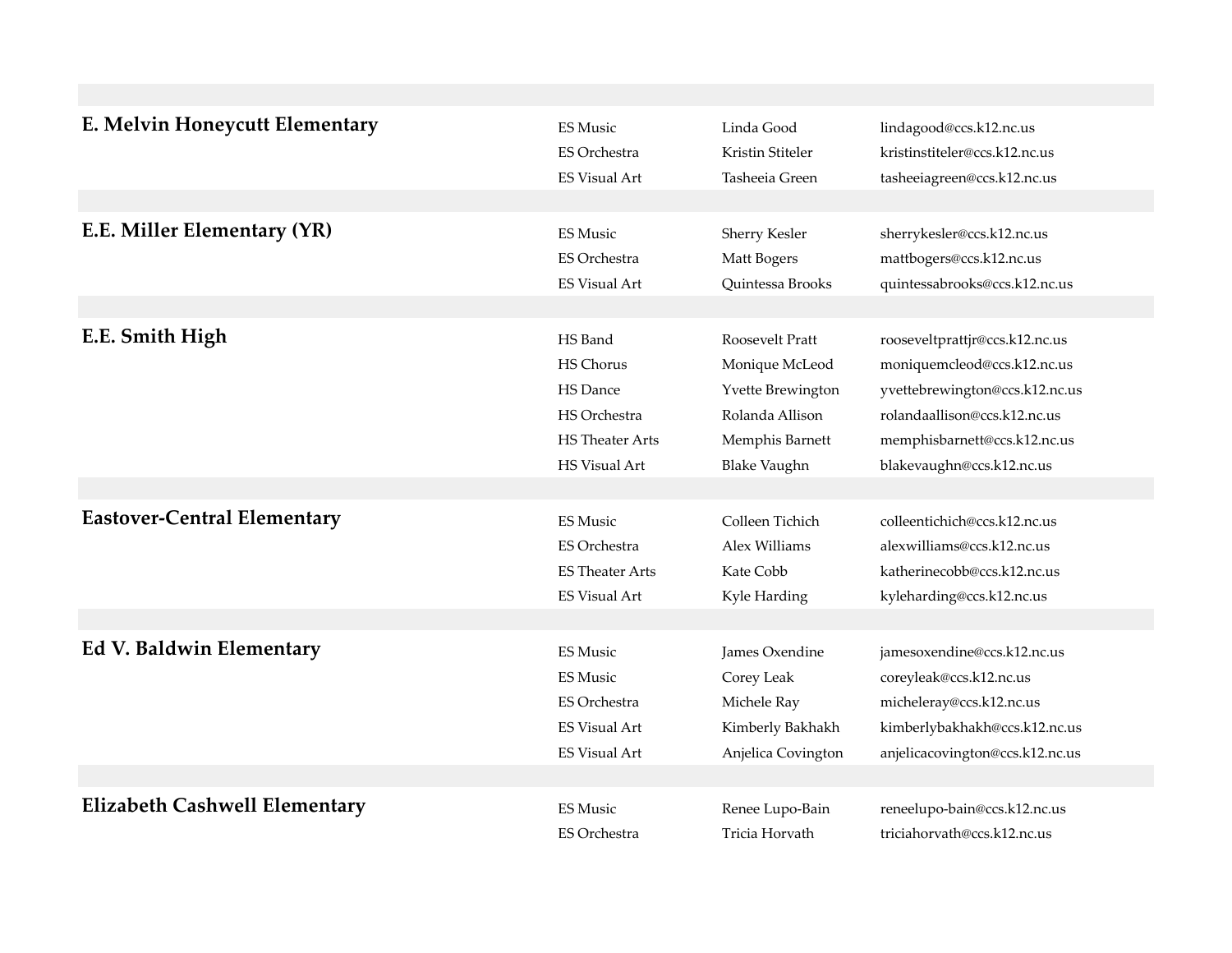|                                   | <b>ES Visual Art</b>   | Cheryl Taylor          | cheryltaylor@ccs.k12.nc.us                      |
|-----------------------------------|------------------------|------------------------|-------------------------------------------------|
|                                   | <b>ES Visual Art</b>   | Daryl Gray             | darylgray@ccs.k12.nc.us                         |
|                                   |                        |                        |                                                 |
| <b>Ferguson-Easley Elementary</b> | <b>ES Music</b>        | Erin Fossa             | erinfossa@ccs.k12.nc.us                         |
|                                   | <b>ES Orchestra</b>    | Catherine Kirk         | catherinekirk@ccs.k12.nc.us                     |
|                                   | <b>ES Visual Art</b>   | <b>Jill Patrick</b>    | jillpatrick@ccs.k12.nc.us                       |
|                                   |                        |                        |                                                 |
| <b>Gallberry Farm Elementary</b>  | <b>ES Music</b>        | Jennifer McQuiston     | jennifermcquiston@ccs.k12.nc.us                 |
|                                   | <b>ES Music</b>        | Aliciah Small          | aliciahsmall@ccs.k12.nc.us                      |
|                                   | <b>ES Music</b>        | Laurie Ashley          | laurieashley@ccs.k12.nc.us                      |
|                                   | ES Orchestra           | Jennifer Watkins       | jenniferwatkins@ccs.k12.nc.us                   |
|                                   | <b>ES Visual Art</b>   | Ashton Keeny           | ashtonkeeny@ccs.k12.nc.us                       |
|                                   | <b>ES Visual Art</b>   | Jason Dooney           | jasondooney@ccs.k12.nc.us                       |
|                                   | <b>ES Visual Art</b>   | Ashton Keeny           | ashtonkeeny@ccs.k12.nc.us                       |
|                                   |                        |                        |                                                 |
| <b>Glendale Acres Primary</b>     | <b>ES Music</b>        | Carlos Tyson           | carlostyson@ccs.k12.nc.us                       |
|                                   | <b>ES Visual Art</b>   | Teresa Schonert        | teresaschonert@ccs.k12.nc.us                    |
|                                   |                        |                        |                                                 |
| <b>Gray's Creek Elementary</b>    | <b>ES Music</b>        | Lauren York            | laurenyork@ccs.k12.nc.us                        |
|                                   | ES Orchestra           | Jennifer Watkins       | jenniferwatkins@ccs.k12.nc.us                   |
|                                   | <b>ES Visual Art</b>   | Eva Aguilar            | evaaguilar@ccs.k12.nc.us                        |
|                                   |                        |                        |                                                 |
| <b>Gray's Creek High</b>          | HS Band                | Tommy Stovall          | thomasstovall@ccs.k12.nc.us                     |
|                                   | HS Chorus              | Amy Stovall            | amystovall@ccs.k12.nc.us                        |
|                                   | <b>HS</b> Dance        |                        | Frances (Charlene) Cox francescox@ccs.k12.nc.us |
|                                   | HS Orchestra           | <b>Charles Bossert</b> | charlesbossert@ccs.k12.nc.us                    |
|                                   | <b>HS</b> Theater Arts | Claudia Warga          | claudiawarga@ccs.k12.nc.us                      |
|                                   | HS Visual Art          | Heather Pope           | heatherfpope@ccs.k12.nc.us                      |
|                                   | <b>HS Visual Arts</b>  | Robert (Kris) Williams | robertkwilliams@ccs.k12.nc.us                   |
|                                   |                        |                        |                                                 |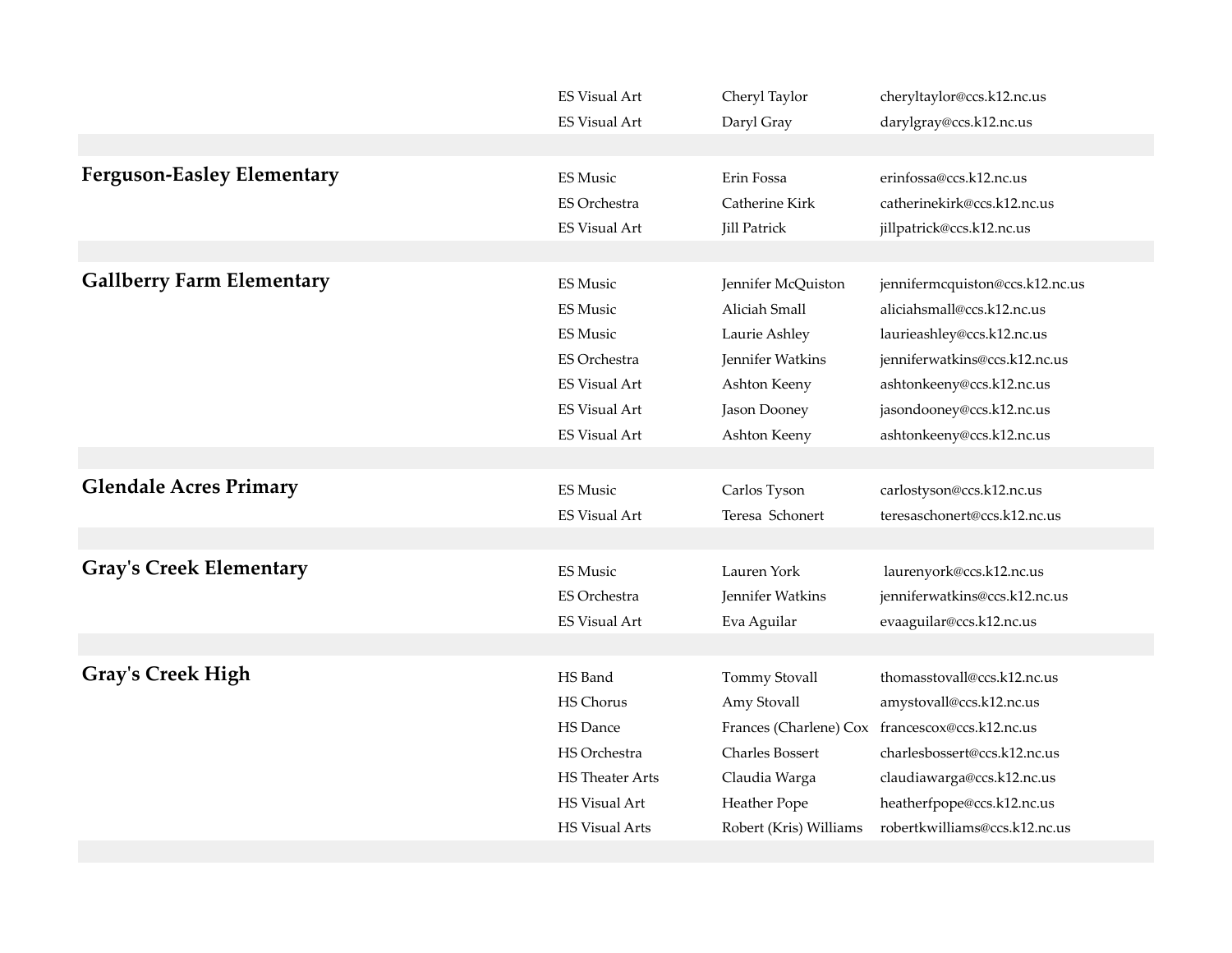| <b>Gray's Creek Middle</b><br><b>Hope Mills Middle</b> | MS Band<br>MS Chorus<br>MS Orchestra<br>MS Visual Art<br>MS Band<br>MS Orchestra<br>MS Visual Art  | Steven Kelly<br>Lisa Packer<br>Charles Bossert<br>Marcus Dunn<br>Paul Ingram<br>Michele Ray<br>Marlon Thompson | stevenkelly@ccs.k12.nc.us<br>lisapacker@ccs.k12.nc.us<br>charlesbossert@ccs.k12.nc.us<br>marcusdunn@ccs.k12.nc.us<br>paulingram@ccs.k12.nc.us<br>micheleray@ccs.k12.nc.us<br>marlonthompson@ccs.k12.nc.us |
|--------------------------------------------------------|----------------------------------------------------------------------------------------------------|----------------------------------------------------------------------------------------------------------------|-----------------------------------------------------------------------------------------------------------------------------------------------------------------------------------------------------------|
| <b>Howard Hall Elementary</b>                          | <b>ES Music</b><br><b>ES Music</b><br>ES Orchestra<br><b>ES Visual Art</b><br><b>ES Visual Art</b> | Adriana Antolinez<br>Vacant<br>Katelyn Cashwell<br>Ashley R. Thompson<br>Laura Johnson                         | adrianaantolinez@ccs.k12.nc.us<br>katelyncashwell@ccs.k12.nc.us<br>ashleyr.thompson@ccs.k12.nc.us<br>laurajohnson@ccs.k12.nc.us                                                                           |
| <b>Howard Learning Academy (MS)</b>                    | HS Visual Art                                                                                      | Mariela Delgado                                                                                                | marieladelgado@ccs.k12.nc.us                                                                                                                                                                              |
| <b>Ireland Drive Middle</b>                            | MS Band<br>MS Chorus<br>MS Orchestra<br>MS Visual Art                                              | Desiree Hall<br>Desiree Hall<br>Vacant<br>Leacer Powell                                                        | desireehall@ccs.k12.nc.us<br>desireehall@ccs.k12.nc.us<br>leacerpowell@ccs.k12.nc.us                                                                                                                      |
| J.W. Coon Elementary                                   | <b>ES Music</b><br><b>ES Orchestra</b><br><b>ES Visual Art</b>                                     | Chole Coleman<br>Matt Bogers<br>Parisa Shanks                                                                  | chloecoleman@ccs.k12.nc.us<br>mattbogers@ccs.k12.nc.us<br>parisashanks@ccs.k12.nc.us                                                                                                                      |
| J.W. Seabrook Elementary                               | <b>ES Music</b><br>ES Orchestra<br><b>ES Visual Art</b>                                            | Joseph Mickey<br>John Skorich<br><b>Bonnie Gardner</b>                                                         | josephmickey@ccs.k12.nc.us<br>johnskorich@ccs.k12.nc.us<br>bonniegardner@ccs.k12.nc.us                                                                                                                    |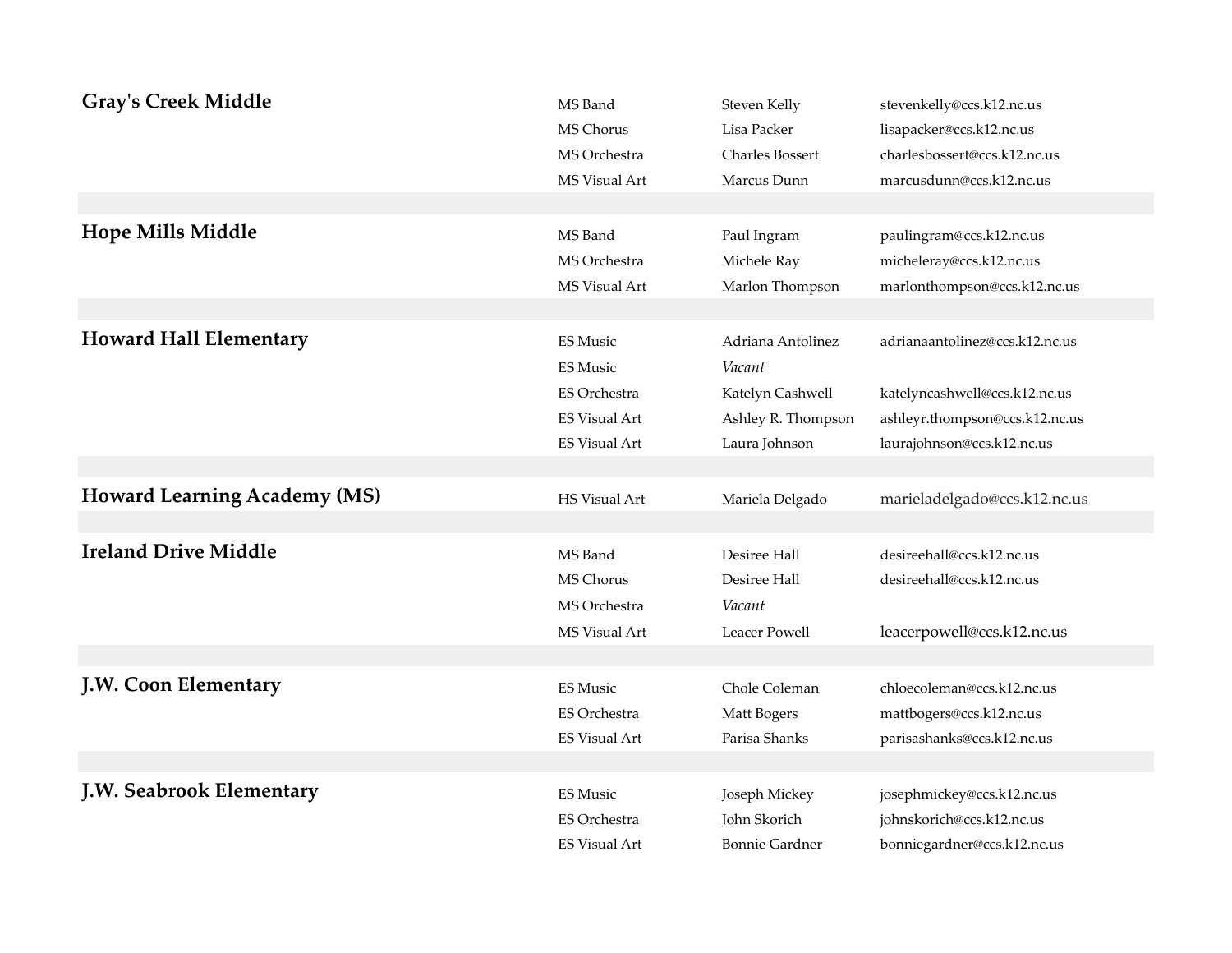| <b>Jack Britt High</b>          | HS Band                | <b>Tim Parsons</b>       | timparsons@ccs.k12.nc.us       |
|---------------------------------|------------------------|--------------------------|--------------------------------|
|                                 | HS Chorus              | Richard Butler Jr.       | richardbutlerjr@ccs.k12.nc.us  |
|                                 | HS Dance               | Aubrie Cedrun            | aubriecedrun@ccs.k12.nc.us     |
|                                 | HS Orchestra           | Wendy Steslicke          | wendysteslicke@ccs.k12.nc.us   |
|                                 | <b>HS</b> Theater Arts | <b>Hillary Bogers</b>    | hillarybogers@ccs.k12.nc.us    |
|                                 | HS Visual Art          | John Kaiser              | johnkaiser@ccs.k12.nc.us       |
|                                 | HS Visual Art          | Arnold Middleton         | arnoldmiddleton@ccs.k12.nc.us  |
|                                 |                        |                          |                                |
| John Griffin Middle             | MS Band                | Alison Boore             | alisonboore@ccs.k12.nc.us      |
|                                 | MS Band                | <b>Rick Starling</b>     | richardstarling@ccs.k12.nc.us  |
|                                 | MS Chorus              | <b>Brittany Thompson</b> | brittanythompson@ccs.k12.nc.us |
|                                 | MS Orchestra           | Kristin Stiteler         | kristinstiteler@ccs.k12.nc.us  |
|                                 | MS Visual Art          | Tracey O'Connor          | traceyoconnor@ccs.k12.nc.us    |
|                                 |                        |                          |                                |
| <b>Lake Rim Elementary</b>      | <b>ES Music</b>        | Anastasia Brain          | anastasiabrain@ccs.k12.nc.us   |
|                                 | <b>ES Orchestra</b>    | Carey Sleeman            | careysleeman@ccs.k12.nc.us     |
|                                 | <b>ES Visual Art</b>   | Sara Boyett              | saraboyett@ccs.k12.nc.us       |
|                                 |                        |                          |                                |
| <b>Lewis Chapel Middle</b>      | MS Band                | Jasen Thompson           | jasenthompson@ccs.k12.nc.us    |
|                                 | MS Chorus              | Autiana Pugh             | autianapugh@ccs.k12.nc.us      |
|                                 | MS Orchestra           | Justin Mackey            | justinmackey@ccs.k12.nc.us     |
|                                 | MS Visual Art          | Vacant                   |                                |
|                                 |                        |                          |                                |
| <b>Lillian Black Elementary</b> | <b>ES Music</b>        | Doris Ann Lewis          | dorisannlewis@ccs.k12.nc.us    |
|                                 |                        |                          |                                |
|                                 | <b>ES Orchestra</b>    | Vacant                   |                                |
|                                 | <b>ES Visual Art</b>   | Shajana Evans            | shajanaevans@ccs.k12.nc.us     |
|                                 |                        |                          |                                |
| Long Hill Elementary            | <b>ES Music</b>        | Molli Palombo            | mollipalombo@ccs.k12.nc.us     |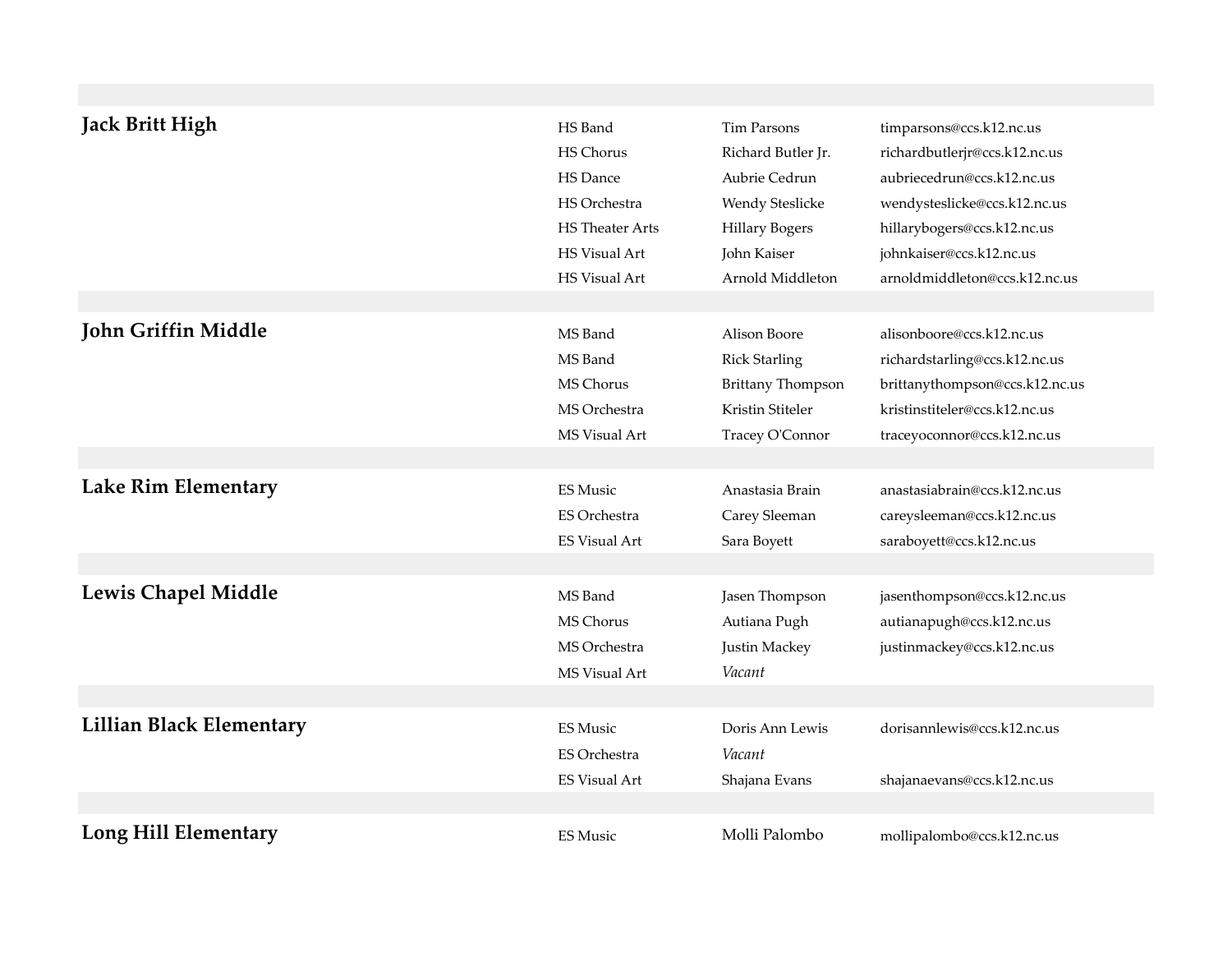|                                   | <b>ES Orchestra</b>  | Nathan Artley       | nathanartley@ccs.k12.nc.us      |
|-----------------------------------|----------------------|---------------------|---------------------------------|
|                                   | <b>ES Visual Art</b> | Rheanna Winkler     | rheannawinkler@ccs.k12.nc.us    |
|                                   |                      |                     |                                 |
| <b>Loyd Auman Elementary</b>      | <b>ES Music</b>      | Nicole Hughes       | nicolehughes@ccs.k12.nc.us      |
|                                   | <b>ES Orchestra</b>  | Matt Bogers         | mattbogers@ccs.k12.nc.us        |
|                                   | <b>ES Visual Art</b> | Yancey Carter-Owens | yanceycarter@ccs.k12.nc.us      |
|                                   |                      |                     |                                 |
| <b>Lucile Souders Elementary</b>  | <b>ES Music</b>      | Corey Leak          | coreyleak@ccs.k12.nc.us         |
|                                   | <b>ES Orchestra</b>  | Rolanda Allison     | rolandaallison@ccs.k12.nc.us    |
|                                   | <b>ES Visual Art</b> | Anjelica Covington  | anjelicacovington@ccs.k12.nc.us |
|                                   |                      |                     |                                 |
| <b>Luther Nick Jeralds Middle</b> | MS Band              | Jamario Covington   | jamariocovington@ccs.k12.nc.us  |
|                                   | <b>MS Chorus</b>     | Damar Young         | damaryoung@ccs.k12.nc.us        |
|                                   | MS Orchestra         | Rolanda Allison     | rolandaallison@ccs.k12.nc.us    |
|                                   | MS Orchestra         | Katelyn Cashwell    | katelyncashwell@ccs.k12.nc.us   |
|                                   | MS Visual Art        | Kathleen Fair       | Kathleenfair@ccs.k12.nc.us      |
|                                   |                      |                     |                                 |
| <b>Mac Williams Middle</b>        |                      |                     |                                 |
|                                   | MS Band              | Felicia MacNaught   | feliciamacnaught@ccs.k12.nc.us  |
|                                   | MS Band              | Ryan McPhail        | jamesmcphail@ccs.k12.nc.us      |
|                                   | MS Chorus            | James Haire         | jameshaire@ccs.k12.nc.us        |
|                                   | MS Orchestra         | Leigh Montague      | leighmontague@ccs.k12.nc.us     |
|                                   | MS Visual Art        | Jason Ross          | jasonross@ccs.k12.nc.us         |
|                                   | MS Visual Art        | Hannah Pritchard    | hannahpritchard@ccs.k12.nc.us   |
|                                   |                      |                     |                                 |
| <b>Manchester Elementary</b>      | <b>ES Music</b>      | Armelle Hall        | armellehall@ccs.k12.nc.us       |
|                                   | <b>ES Music</b>      | Jessie Hughes       | jessiehughes@ccs.k12.nc.us      |
|                                   | <b>ES Orchestra</b>  | Vacant              |                                 |
|                                   | <b>ES Visual Art</b> | Wendy Haire         | wendyhaire@ccs.k12.nc.us        |
|                                   | <b>ES Visual Art</b> | Tabitha Redding     | tabitharedding@ccs.k12.nc.us    |
|                                   |                      |                     |                                 |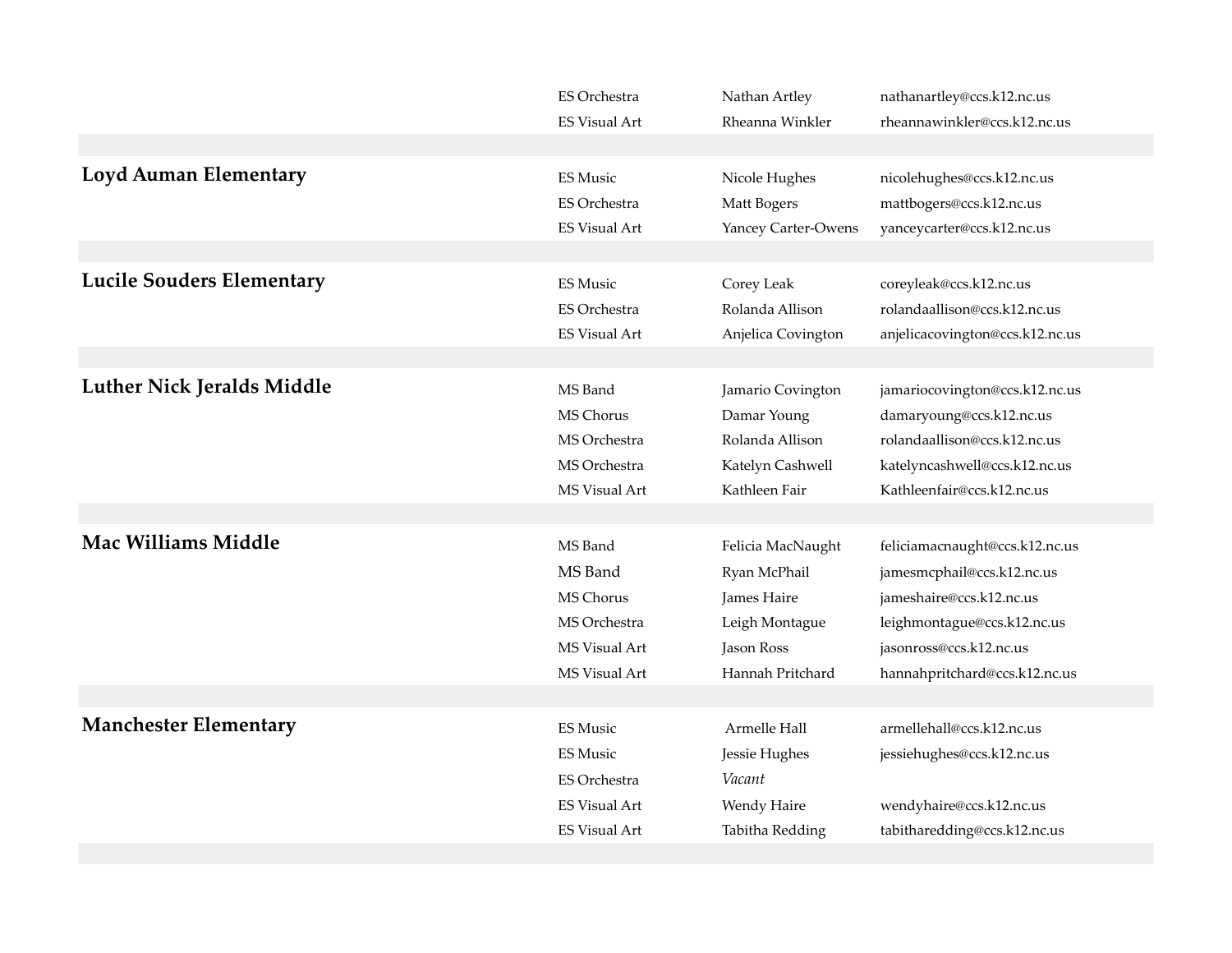| <b>Margaret Willis Elementary</b> | <b>ES Music</b>                                                                   | Anedra McElveen                                      | anedraj.mcelveen@ccs.k12.nc.us                             |
|-----------------------------------|-----------------------------------------------------------------------------------|------------------------------------------------------|------------------------------------------------------------|
|                                   | ES Orchestra                                                                      | Rolanda Allison                                      | rolandaallison@ccs.k12.nc.us                               |
|                                   | <b>ES Visual Art</b>                                                              | Callie McKenzie                                      | calliemckenzie@ccs.k12.nc.us                               |
| <b>Mary McArthur Elementary</b>   | <b>ES Dance</b><br><b>ES Music</b><br><b>ES Orchestra</b><br><b>ES Visual Art</b> | Sian Panter<br>Vacant<br>Vacant<br>Jacquelynn Elmore | sianpanter@ccs.k12.nc.us<br>jacquelynnelmore@ccs.k12.nc.us |
| <b>Massey Hill Classical High</b> | HS Band                                                                           | Larry Harvey                                         | laurenceharvey@ccs.k12.nc.us                               |
|                                   | <b>HS Chorus</b>                                                                  | Samuel Howell                                        | samuelhowell@ccs.k12.nc.us                                 |
|                                   | HS Dance                                                                          | Geneasa Varner                                       | geneasavarner@ccs.k12.nc.us                                |
|                                   | HS Orchestra                                                                      | Katelyn Cashwell                                     | katelyncashwell@ccs.k12.nc.us                              |
|                                   | <b>HS</b> Theater Arts                                                            | Molly Malone                                         | mollymalone@ccs.k12.nc.us                                  |
|                                   | <b>HS Visual Art</b>                                                              | <b>Brett King</b>                                    | brettking@ccs.k12.nc.us                                    |
| <b>Max Abbott Middle</b>          | MS Band                                                                           | Julie Jordan                                         | juliejordan@ccs.k12.nc.us                                  |
|                                   | MS Chorus                                                                         | Kristina Prince                                      | kristinaprince@ccs.k12.nc.us                               |
|                                   | MS Orchestra                                                                      | Ray Gilbert                                          | raymondgilbert@ccs.k12.nc.us                               |
|                                   | <b>MS</b> Theater Arts                                                            | Leslie Craig                                         | lesliecraig@ccs.k12.nc.us                                  |
|                                   | MS Visual Art                                                                     | Nate Stanley                                         | nathanstanley@ccs.k12.nc.us                                |
| <b>Montclair Elementary</b>       | <b>ES Music</b><br><b>ES Orchestra</b><br><b>ES Visual Art</b>                    | Shontae Hill<br>Vacant<br><b>Brianne Chambers</b>    | shontaehill@ccs.k12.nc.us<br>briannechambers@ccs.k12.nc.us |
| <b>Morganton Road Elementary</b>  | ES Music                                                                          | Sarah Crews                                          | sarahcrews@ccs.k12.nc.us                                   |
|                                   | <b>ES Orchestra</b>                                                               | Paul Kirkpatrick                                     | paulkirkpatrick@ccs.k12.nc.us                              |
|                                   | <b>ES Visual Art</b>                                                              | Jeffrey Crosbie                                      | jeffreycrosbie@ccs.k12.nc.us                               |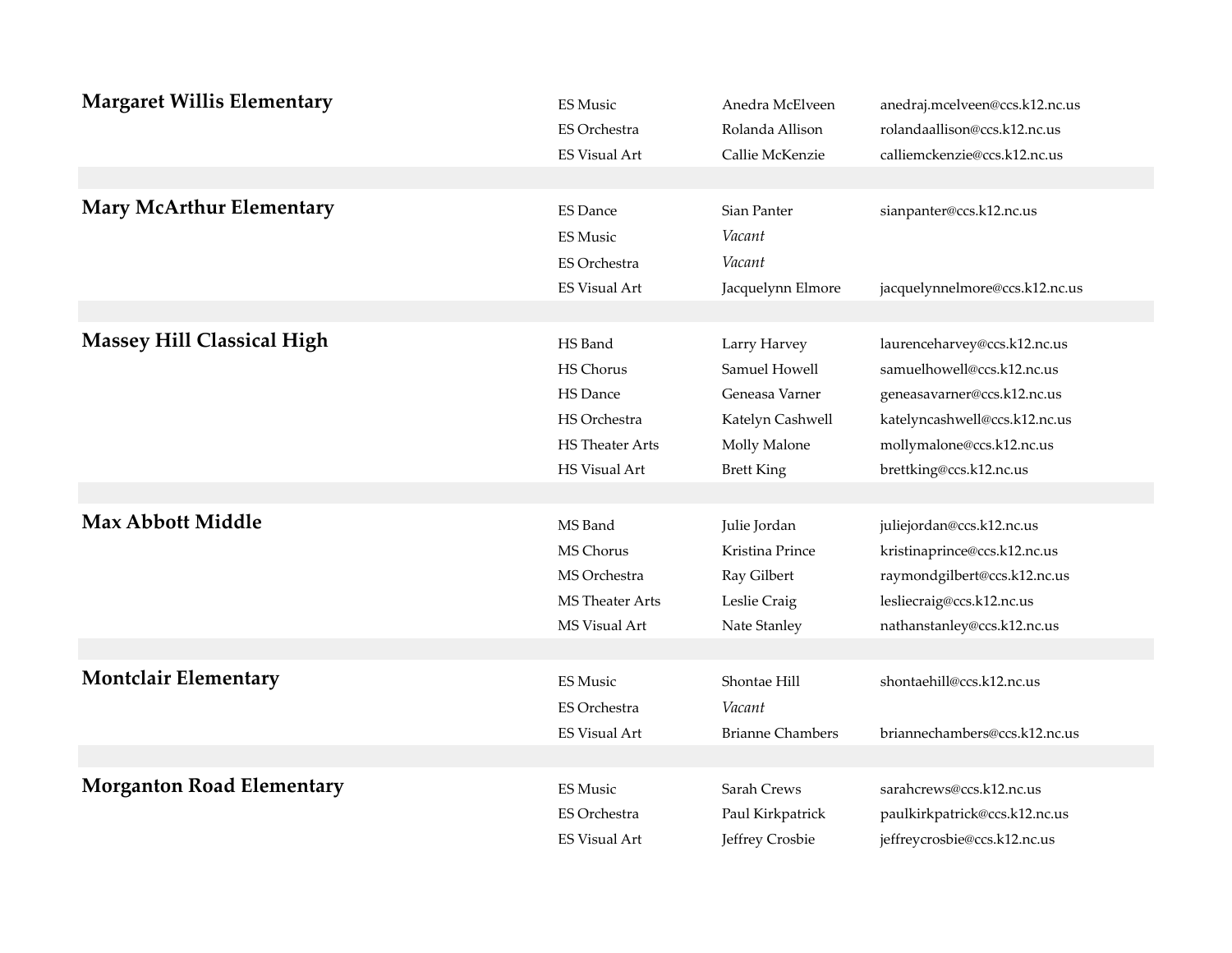| <b>New Century Int. Elementary</b> | <b>ES Music</b>        | Derek McKinney       | derekmckinney@ccs.k12.nc.us                     |
|------------------------------------|------------------------|----------------------|-------------------------------------------------|
|                                    | <b>ES Music</b>        | Imari Smith          | imarismith@ccs.k12.nc.us                        |
|                                    | ES Orchestra           | Matt Bogers          | mattbogers@ccs.k12.nc.us                        |
|                                    | <b>ES Visual Art</b>   | <b>Thelma Gaines</b> | thelmagaines@ccs.k12.nc.us                      |
|                                    | <b>ES Visual Art</b>   | Cathy Mims           | cathymims@ccs.k12.nc.us                         |
|                                    |                        |                      |                                                 |
| <b>New Century Int. Middle</b>     | MS Band                | Joshua Harris        | joshuaharris@ccs.k12.nc.us                      |
|                                    | MS Chorus              | Joshua Harris        | joshuaharris@ccs.k12.nc.us                      |
|                                    | MS Orchestra           | Matt Bogers          | mattbogers@ccs.k12.nc.us                        |
|                                    | MS Visual Art          | Lisa Wilson          | lisawilson@ccs.k12.nc.us                        |
|                                    |                        |                      |                                                 |
| <b>Pine Forest High</b>            | HS Band                | James Richardson     | jamesrichardson@ccs.k12.nc.us                   |
|                                    | HS Chorus              | Denise Williams-Hall | denisemhall@ccs.k12.nc.us                       |
|                                    | HS Dance               | Ranisha Brower       | ranishabrower@ccs.k12.nc.us                     |
|                                    | HS Orchestra           | Nathan Artley        | nathanartley@ccs.k12.nc.us                      |
|                                    | <b>HS</b> Theater Arts | Melissa Cain         | melissacain@ccs.k12.nc.us                       |
|                                    | <b>HS Visual Art</b>   |                      | Terri Welsh Manuela Sm terriwelsh@ccs.k12.nc.us |
|                                    | HS Visual Art          | Manuela Smith        | manuelasmith@ccs.k12.nc.us                      |
|                                    |                        |                      |                                                 |
| <b>Pine Forest Middle</b>          | MS Band                | Terrae Belin         | terraebelin@ccs.k12.nc.us                       |
|                                    | MS Chorus              | Alfredo Colobong     | alfredocolobong@ccs.k12.nc.us                   |
|                                    | MS Orchestra           | Nathan Artley        | nathanartley@ccs.k12.nc.us                      |
|                                    | MS Visual Art          | Sonya Janson         | sonyajanson@ccs.k12.nc.us                       |
|                                    |                        |                      |                                                 |
| Ponderosa Elementary               | <b>ES Music</b>        | Caroline Valerio     | carolinevalerio@ccs.k12.nc.us                   |
|                                    | <b>ES Orchestra</b>    | Katelyn Cashwell     | katelyncashwell@ccs.k12.nc.us                   |
|                                    | <b>ES Visual Art</b>   | Kelly Eddings        | kellyeddings@ccs.k12.nc.us                      |
|                                    |                        |                      |                                                 |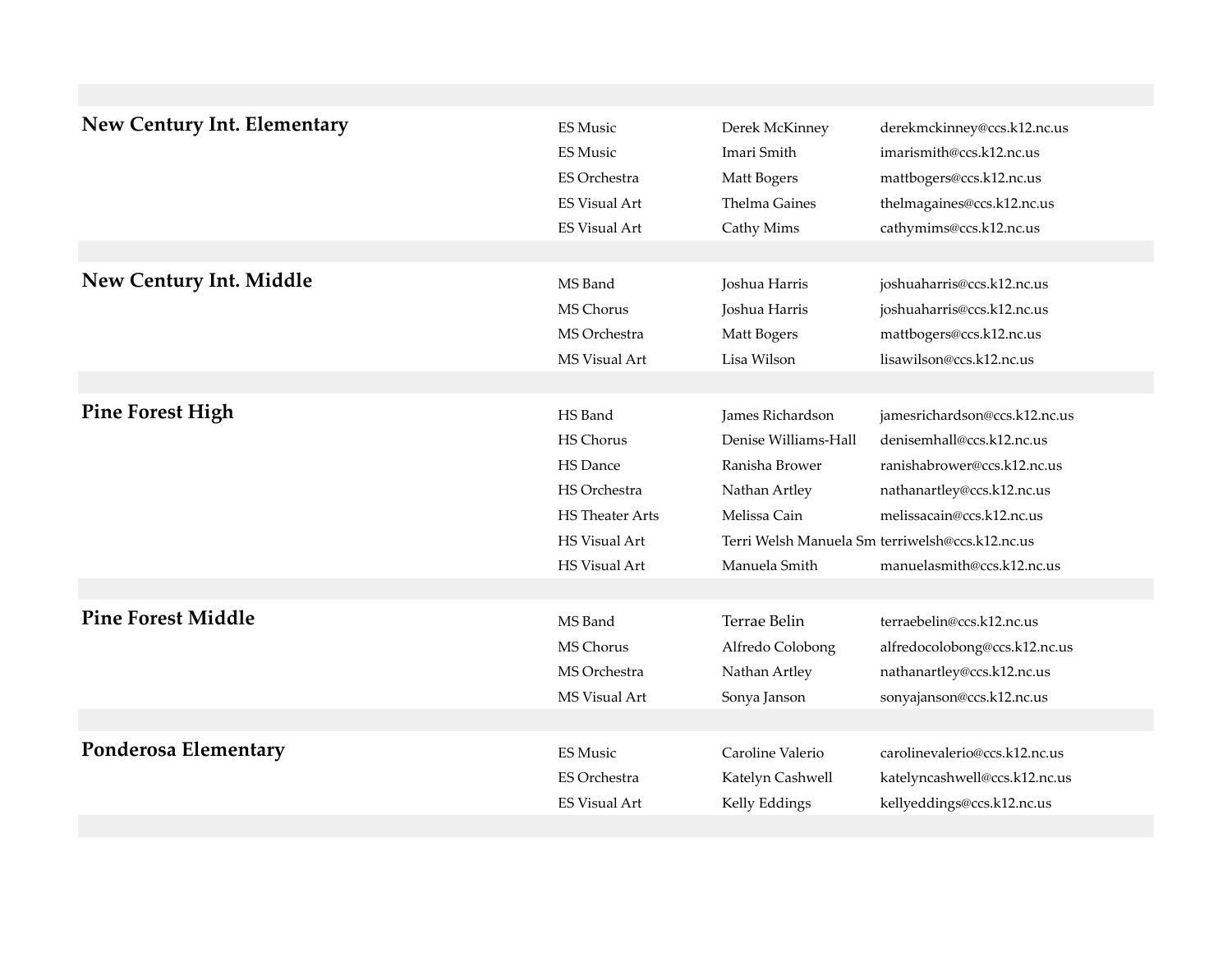| <b>Raleigh Road Elementary</b>                  | <b>ES Music</b>        | Molli Palombo          | mollipalombo@ccs.k12.nc.us                               |
|-------------------------------------------------|------------------------|------------------------|----------------------------------------------------------|
|                                                 | <b>ES Visual Art</b>   | Rheanna Winkler        | rheannawinkler@ccs.k12.nc.us                             |
|                                                 |                        |                        |                                                          |
| Reid Ross Classical Middle and High School (YR) | HS Band                | Joseph Conti           | josephconti@ccs.k12.nc.us                                |
|                                                 | <b>HS Chorus</b>       | Temoni Agee-Boyce      | temoniagee-boyce@ccs.k12.nc.us                           |
|                                                 | HS Dance               | Robin Palmer           | robinpalmer@ccs.k12.nc.us                                |
|                                                 | HS Orchestra           | Janice Swoope          | janiceswoope@ccs.k12.nc.us                               |
|                                                 | <b>HS</b> Theater Arts | April Johnson          | apriljohnson@ccs.k12.nc.us                               |
|                                                 | HS Visual Art          | Veronda Jones          | verondajones@ccs.k12.nc.us                               |
|                                                 |                        |                        |                                                          |
| <b>Rockfish Elementary</b>                      | <b>ES Music</b>        | Jack Kruppa            | jackkruppa@ccs.k12.nc.us                                 |
|                                                 | <b>ES Orchestra</b>    | Michele Ray            | micheleray@ccs.k12.nc.us                                 |
|                                                 | <b>ES Visual Art</b>   | Sheila Vines           | sheilavines@ccs.k12.nc.us                                |
|                                                 |                        |                        |                                                          |
| <b>Seventy First Classical Middle</b>           | MS Band                | Lee Vasser             | leevasser@ccs.k12.nc.us                                  |
|                                                 | <b>MS Chorus</b>       | <b>Pauline Reimers</b> | paulinereimers@ccs.k12.nc.us                             |
|                                                 | MS Orchestra           | Paul Kirkpatrick       | paulkirkpatrick@ccs.k12.nc.us                            |
|                                                 | MS Visual Art          | Cassandra Bradford     | cassandrabradford@ccs.k12.nc.us                          |
|                                                 |                        |                        |                                                          |
| <b>Seventy First High</b>                       | HS Band                |                        | Kimberly Quick-Blount kimberlyquick-blount@ccs.k12.nc.us |
|                                                 | HS Band                | Nicole Collins         | nicolecollins@ccs.k12.nc.us                              |
|                                                 | <b>HS Chorus</b>       | Andrea Haynes          | andreahaynes@ccs.k12.nc.us                               |
|                                                 | HS Orchestra           | Carey Steeman          | careysteeman@ccs.k12.nc.us                               |
|                                                 | <b>HS</b> Theater Arts | Wynona Oxendine        | wynonaoxendine@ccs.k12.nc.us                             |
|                                                 | HS Visual Art          | Matthew Marinaro       | matthewmarinaro@ccs.k12.nc.us                            |
|                                                 | HS Visual Art          | Erika Sieg             | erikasieg@ccs.k12.nc.us                                  |
|                                                 |                        |                        |                                                          |
| <b>Sherwood Park Elementary</b>                 | <b>ES Music</b>        | Zinnia Zamardu         | zinniazamardu@ccs.k12.nc.us                              |
|                                                 | <b>ES Orchestra</b>    | Tricia Horvath         | triciahorvath@ccs.k12.nc.us                              |
|                                                 |                        |                        |                                                          |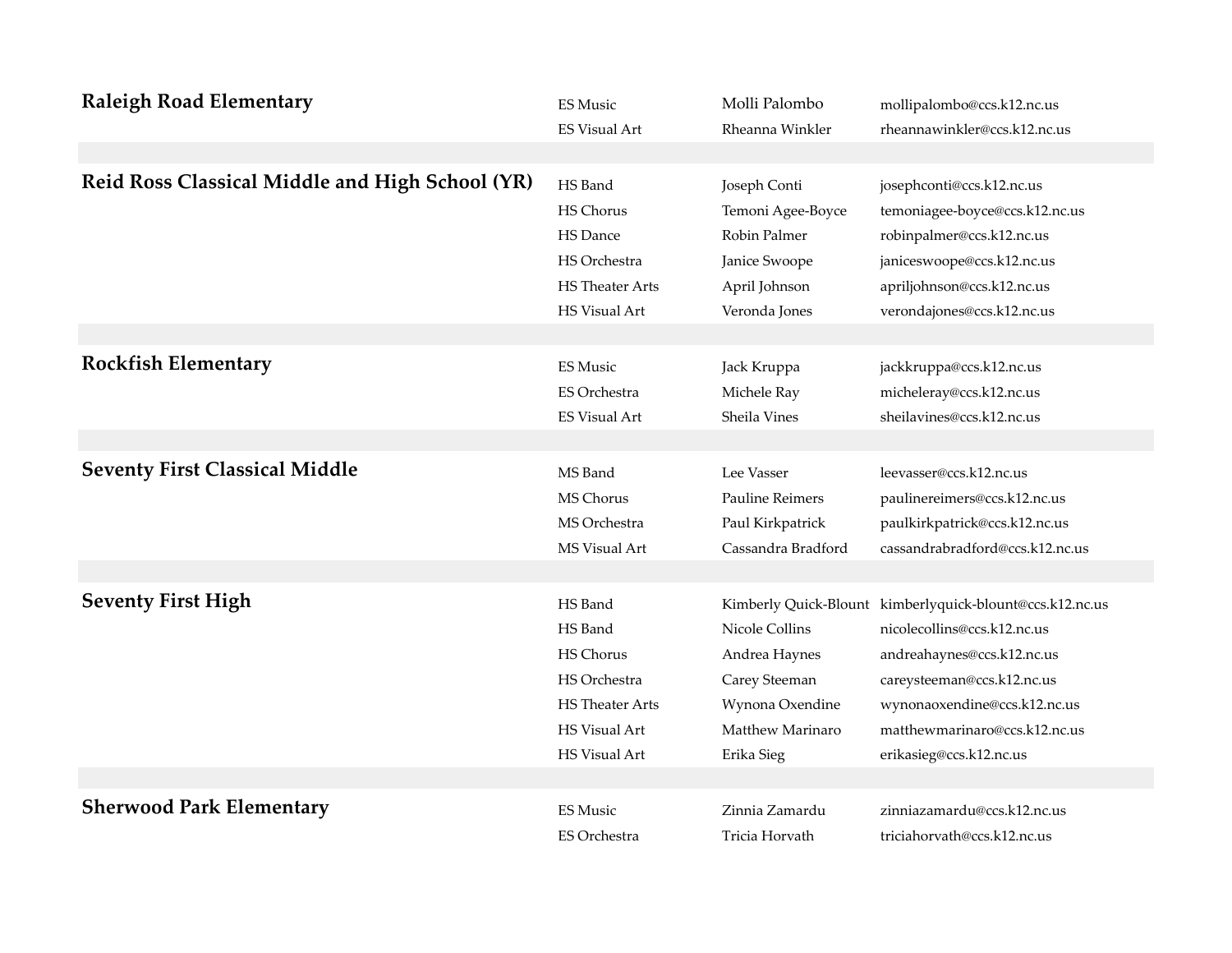|                                | <b>ES Visual Art</b>   | Caroline Capino            | carolinecapino@ccs.k12.nc.us                      |
|--------------------------------|------------------------|----------------------------|---------------------------------------------------|
|                                |                        |                            |                                                   |
| <b>South View High</b>         | HS Band                | Al Strickland              | alstrickland@ccs.k12.nc.us                        |
|                                | HS Chorus              | <b>Brittany Stephenson</b> | brittanystephenson@ccs.k12.nc.us                  |
|                                | HS Dance               | Denyse Murguia             | denysemurguia@ccs.k12.nc.us                       |
|                                | HS Orchestra           | Jennifer Watkins           | jenniferwatkins@ccs.k12.nc.us                     |
|                                | <b>HS</b> Theater Arts | Traycie Kuhn               | trayciekuhn@ccs.k12.nc.us                         |
|                                | <b>HS Visual Art</b>   | Lorraine Hardman           | lorrainehardman@ccs.k12.nc.us                     |
|                                | HS Visual Art          | Frances Freeman            | francesfreeman@ccs.k12.nc.us                      |
|                                |                        |                            |                                                   |
| <b>South View Middle</b>       | MS Band                | Rebecca Bryant             | rebeccabryant@ccs.k12.nc.us                       |
|                                | MS Chorus              | Regetta Butler             | regettabutler@ccs.k12.nc.us                       |
|                                | MS Orchestra           | Tricia Horvath             | triciahorvath@ccs.k12.nc.us                       |
|                                | MS Visual Art          | Donald Elliott             | donaldelliott@ccs.k12.nc.us                       |
|                                |                        |                            |                                                   |
| <b>Spring Lake Middle</b>      | MS Band                | Breyon Bratcher            | breyonbratcher@ccs.k12.nc.us                      |
|                                | MS Chorus              | Paul Anderson II.          | paulandersonII@ccs.k12.nc.us                      |
|                                | MS Orchestra           | Vacant                     |                                                   |
|                                | MS Visual Art          | Vacant                     |                                                   |
|                                |                        |                            |                                                   |
| <b>Stedman Elementary</b>      | <b>ES Music</b>        | Joseph Mickey              | josephmickey@ccs.k12.nc.us                        |
|                                | ES Orchestra           | Geoff White                | geoffreywhite@ccs.k12.nc.us                       |
|                                | <b>ES Orchestra</b>    | John Skorich               | johnskorich@ccs.k12.nc.us                         |
|                                | <b>ES Visual Art</b>   | <b>Bonnie Gardner</b>      | bonniegardner@ccs.k12.nc.us                       |
|                                |                        |                            |                                                   |
| <b>Stedman Primary</b>         | <b>ES Music</b>        | Jennifer Helton            | jenniferhelton@ccs.k12.nc.us                      |
|                                | <b>ES Visual Art</b>   | Ashley Lee                 | ashleylee@ccs.k12.nc.us                           |
|                                |                        |                            |                                                   |
| <b>Stoney Point Elementary</b> | <b>ES Music</b>        |                            | James (Danny) Amendol jamesamendola@ccs.k12.nc.us |
|                                |                        |                            |                                                   |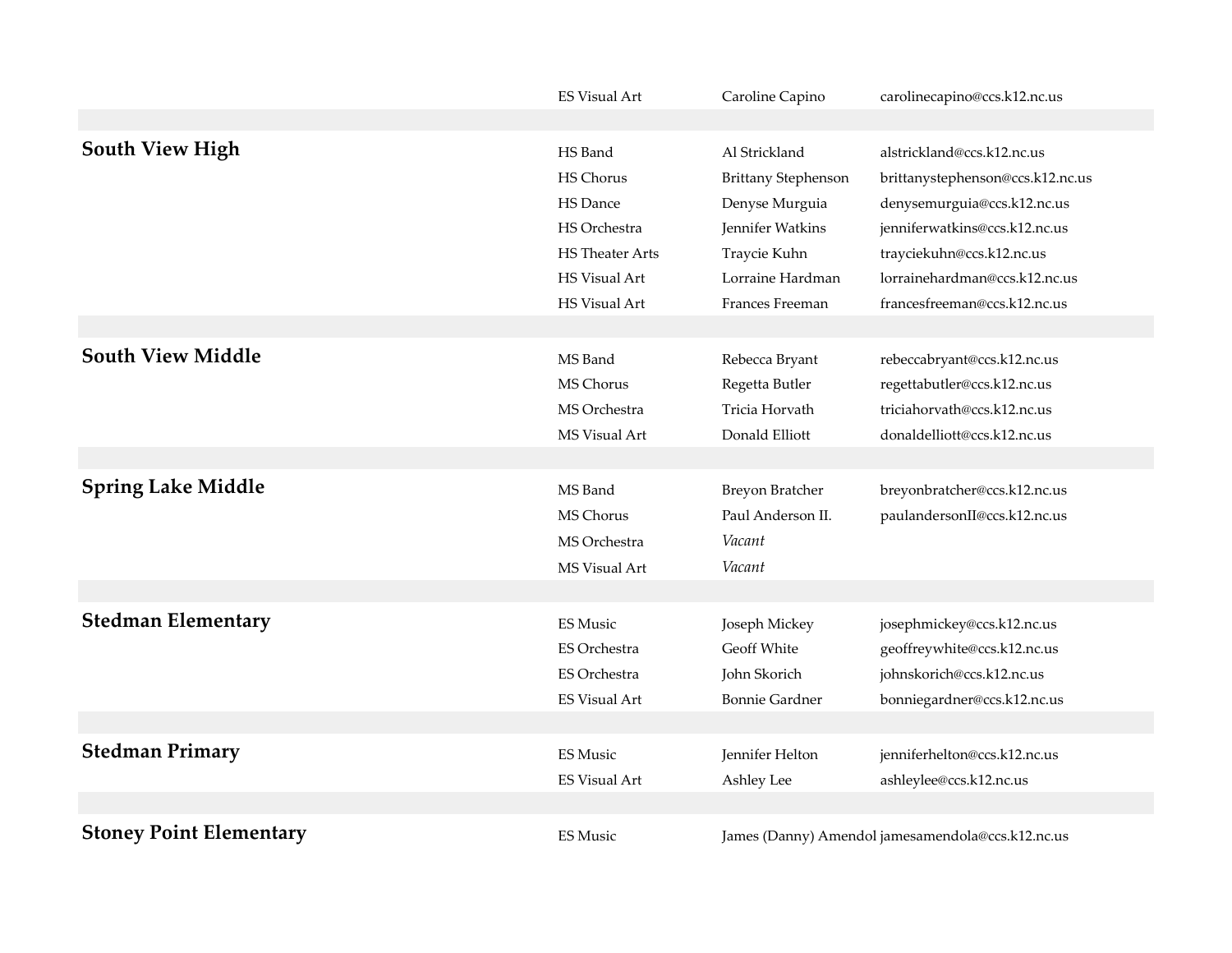|                                  | <b>ES Music</b>        | Chloe Coleman           | chloecoleman@ccs.k12.nc.us    |
|----------------------------------|------------------------|-------------------------|-------------------------------|
|                                  | ES Orchestra           | Jennifer Watkins        | jenniferwatkins@ccs.k12.nc.us |
|                                  | <b>ES Visual Art</b>   | Cornell Jones           | cornelljones@ccs.k12.nc.us    |
|                                  | <b>ES Visual Art</b>   | Parisa Shanks           | parisashanks@ccs.k12.nc.us    |
|                                  | <b>ES Visual Art</b>   | Cathy Mims              | cathymims@ccs.k12.nc.us       |
|                                  |                        |                         |                               |
| <b>Sunnyside Elementary</b>      | <b>ES Music</b>        | Leiya Watkins           | leiyawatkins@ccs.k12.nc.us    |
|                                  | ES Orchestra           | Leigh Montague          | leighmontague@ccs.k12.nc.us   |
|                                  | <b>ES Visual Art</b>   | Nikki Yarrell           | nikkiyarrell@ccs.k12.nc.us    |
|                                  |                        |                         |                               |
| T.C. Berrien Elementary          | <b>ES Music</b>        | Jesse Hughes            | jessehughes@ccs.k12.nc.us     |
|                                  | ES Orchestra           | Vacant                  |                               |
|                                  | <b>ES Visual Art</b>   | Wendy Haire             | wendyhaire@ccs.k12.nc.us      |
|                                  |                        |                         |                               |
| <b>Terry Sanford High</b>        | HS Band                | Chris Langdon           | chrislangdon@ccs.k12.nc.us    |
|                                  | <b>HS</b> Dance        | Genesa Varner           | geneasavarner@ccs.k12.nc.us   |
|                                  | HS Orchestra           | John Skorich            | johnskorich@ccs.k12.nc.us     |
|                                  | <b>HS</b> Theater Arts | Mark Steenbergh         | marksteenbergh@ccs.k12.nc.us  |
|                                  | <b>HS Visual Art</b>   | <b>Tiara Siner</b>      | tiarasiner@ccs.k12.nc.us      |
|                                  | <b>HS Visual Art</b>   | Erika Hope              | erikahope@ccs.k12.nc.us       |
|                                  |                        |                         |                               |
| <b>Vanstory Hills Elementary</b> | <b>ES Music</b>        | <b>Tracy Gorman</b>     | tracygorman@ccs.k12.nc.us     |
|                                  | ES Orchestra           | Ray Gilbert             | raymondgilbert@ccs.k12.nc.us  |
|                                  | <b>ES Visual Art</b>   | <b>Brandi Neighbors</b> | brandineighbors@ccs.k12.nc.us |
|                                  |                        |                         |                               |
| <b>W.T. Brown Elementary</b>     | ES Music               | Armelle Hall            | armellehall@ccs.k12.nc.us     |
|                                  | ES Orchestra           | Vacant                  |                               |
|                                  | <b>ES Visual Art</b>   | Tabitha Redding         | tabitharedding@ccs.k12.nc.us  |
|                                  |                        |                         |                               |